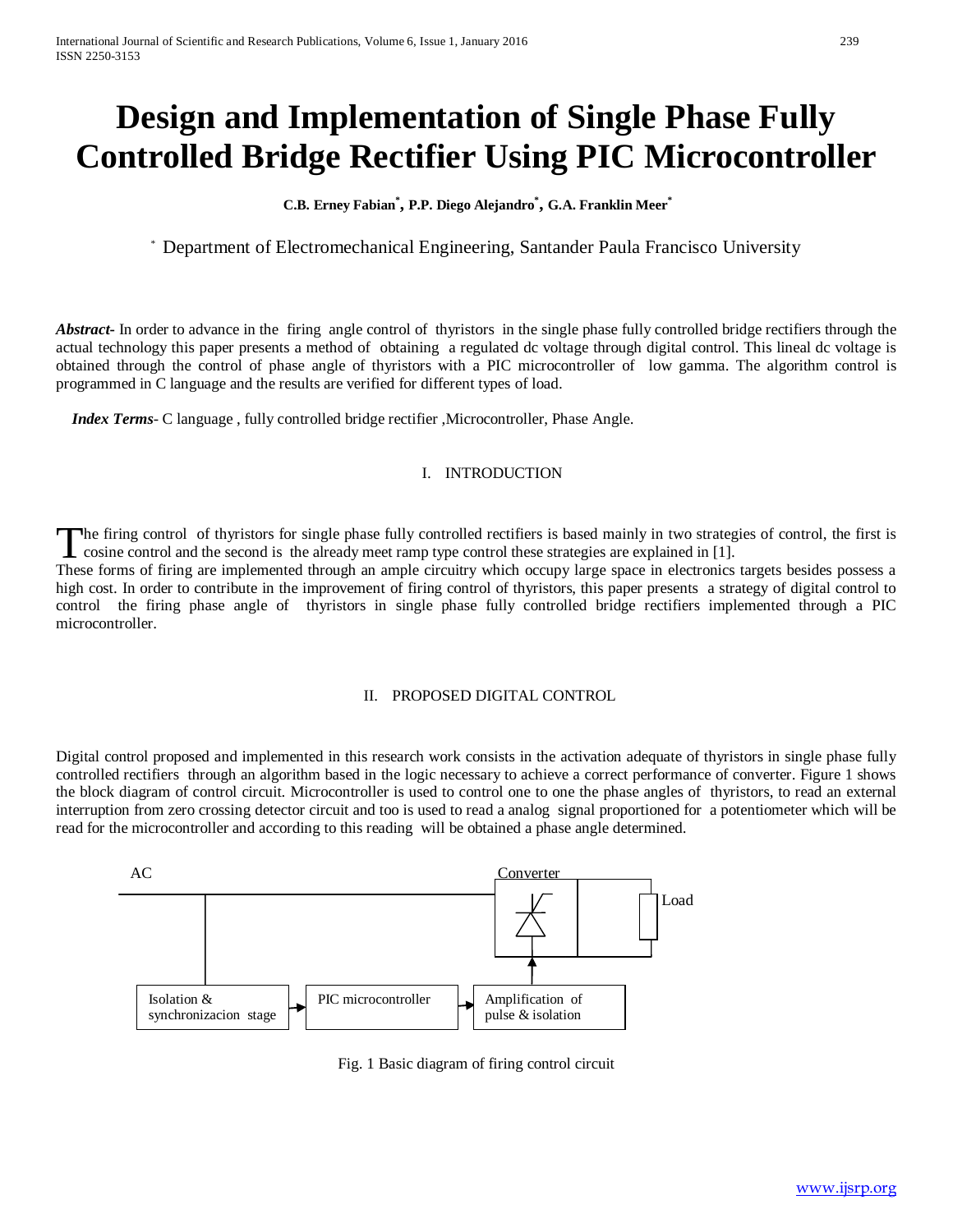### III. SOFTWARE AND HARDWARE

#### *A. Microcontroller*

Microcontroller PIC12f675 is used to implement the development of control algorithm. An analogous input and a digital input in addition to the two digital outputs for the control pulses are used in the microcontroller. The microcontroller performs its operation using 5v of supply.

#### *B. Software*

Control algorithm is developed in embedded C language. The compilation of executable software code is achieved using a test version of the CCS compiler.

#### IV. METHODOLOGY

#### *A. Control Voltage 0-5 V*

The control voltage of firing angle of thyristors will be from 0 to 5v, a voltage of zero for  $0^\circ$  and a voltage of five for  $180^\circ$ , this voltage will be provided through the reading of an existent voltage in a potentiometer fed to 5 volts.

#### *B. Zero Crossing Detector Circuit*

Zero crossing detector circuit is designed to obtain the digital signal which will indicate to microcontroller the existence of an external interruption. Zero crossing detector circuit used is shown in Fig.2



Fig. 2 Zero crossing detector circuit

#### *C. PIC Microcontroller*

*PIC Microcontroller* uses a analog port for reading a analog signal of a potentiometer with a magnitude between 0 to 5 volts. Control circuit is shown in Fig.3. This analog value read for the channel 0 is converted a digital magnitude which is used as input for the INT pin which permits to read external interruptions. When a change of high to low in this pin is detected, it execute of immediate a subroutine which is used to control the phase angle of the thyristors used in this converter. Figure 4 shows the flowchart of control digital implented in the microcontroller.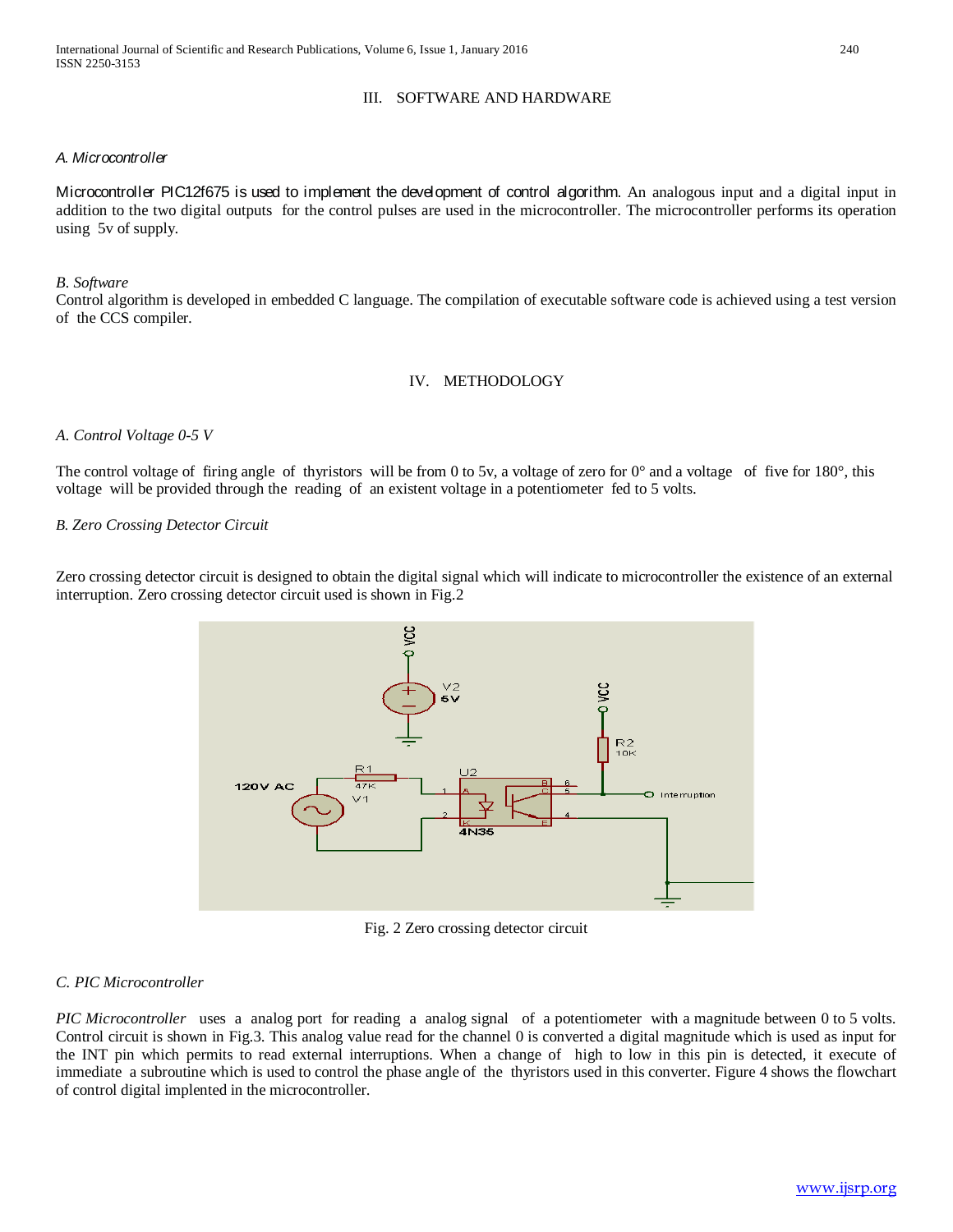

Fig. 3 Control circuit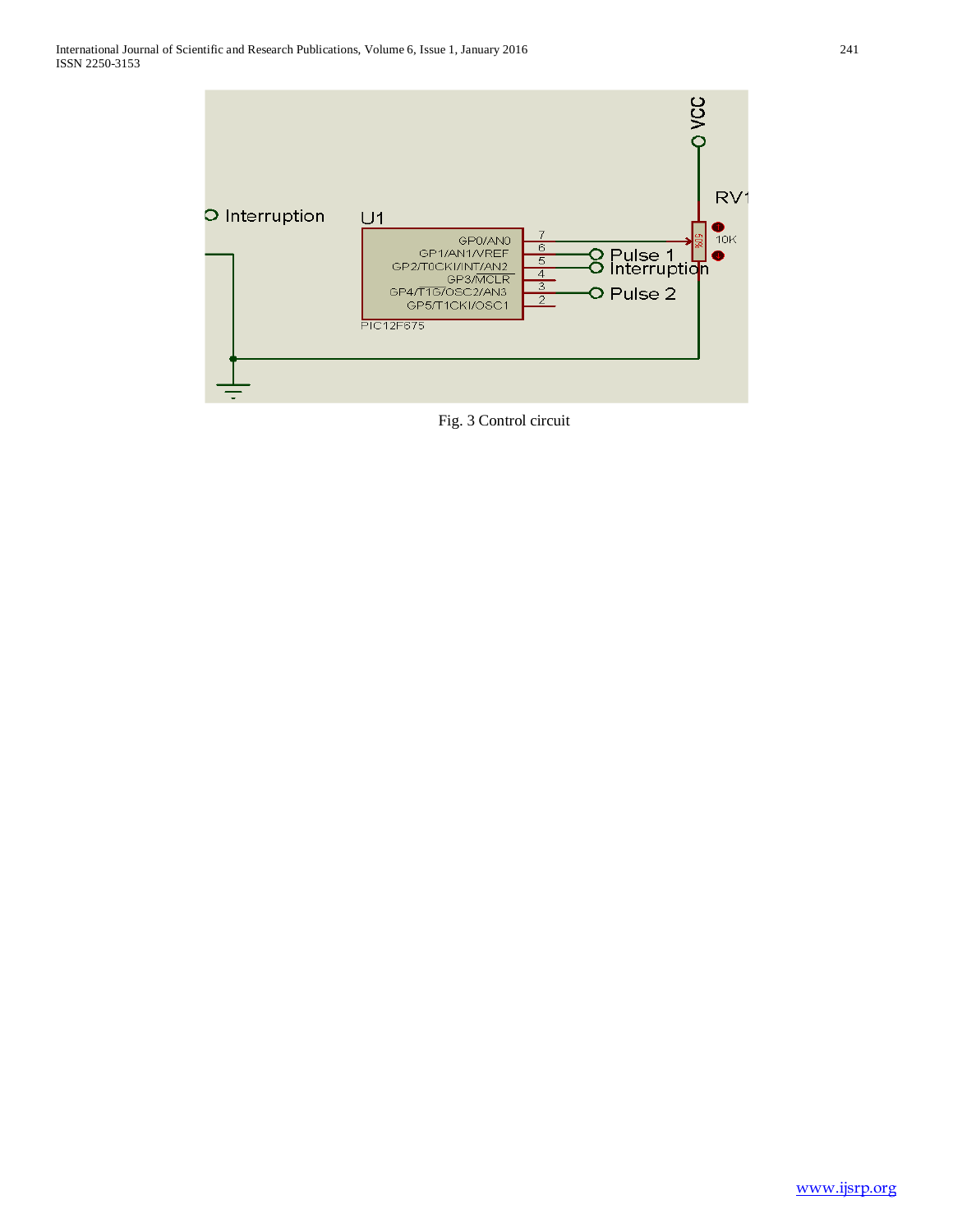

#### *E. Production of Control Pulses*

The production of control pulses of thyristors is governed for the algorithm of control. The duration of each control pulse in a high logic state is same to 50us and its position is varied in a axis t from 0 to 8.33ms. This instant determined will depend on the analog reading of voltage existent in the potentiometer which will be realized each time that exists an external interruption in the microcontroller, for this reading it uses the ADC (analog to digital converter) of 16 bits of microcontroller. This analog reading is converted in a digital measure which is after multiplied by a factor of adjust to obtain the instant of time determined to activate any thyristor.

$$
\alpha = X * \left(\frac{\mathbf{180}^{\circ}}{2^{\mathbf{16}-1}}\right) \tag{1}
$$

Where: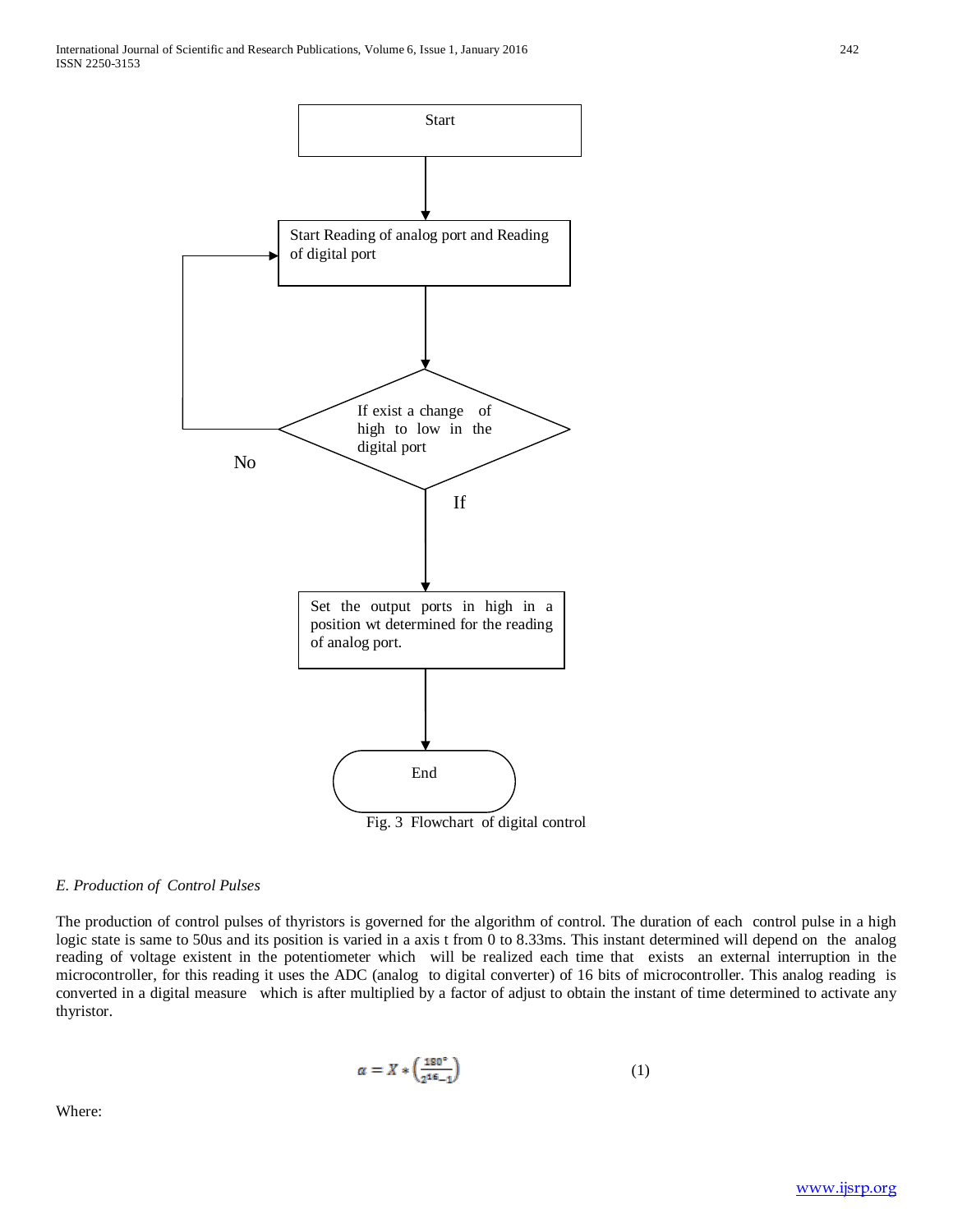## X, is an adjustment factor.

 $\boldsymbol{\alpha}$ , is the firing angle of each thyristor.



Fig. 4 Control Pulses for firing angle,  $\alpha = 90^\circ$  with sine wave of the source

### *F. Stage of Isolation*

The stage of isolation is compound for four optocouplers, that fulfill the function of separating the power stage of control stage.



Fig. 5 Circuit of isolation stage

#### *G. Stage of Power*

This stage is compound for the power switches and the load. In this case the devices used as switches are SCRs(silicon controlled rectifier).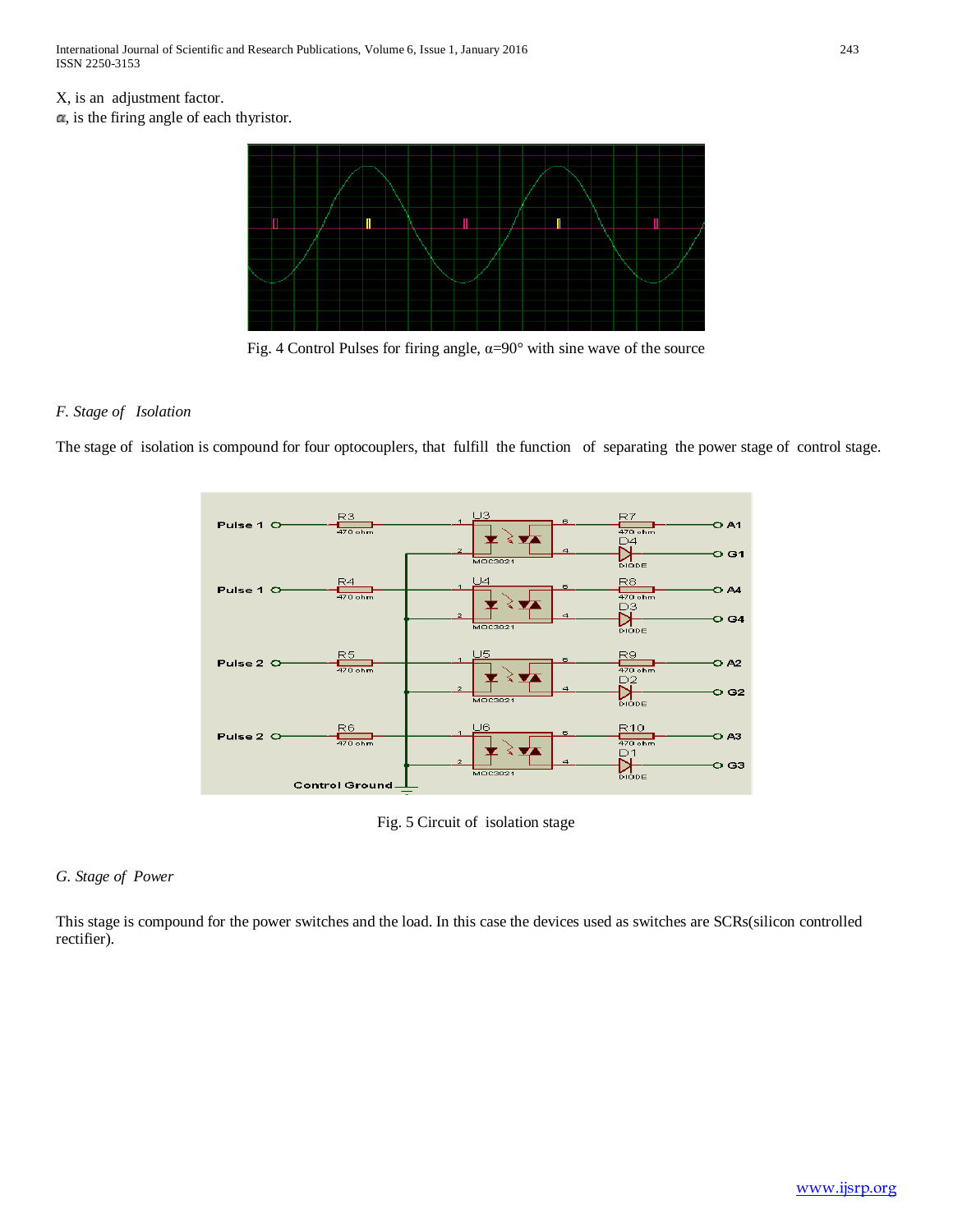

Fig. 6 Circuit of power stage

#### **V. RESULT AND DISCUSSION**

The strategy of implemented control presented the following results, which fulfills the objective of providing controlled dc output voltage for different types of load.

#### *A. Bridge Rectifier Output for Resistive Load*

#### *1)* for firing angle,  $\alpha = 30^\circ$

The figure shows the waveform of output voltage of the bridge rectifier with resistive load. The value of average output voltage for this firing angle is given in table I.



Fig. 7 Waveform of output voltage for firing angle,  $\alpha = 30^\circ$ 

#### *2) for firing angle, α=90°*

The figure shows the waveform of output voltage of the bridge rectifier with resistive load. The value of average output voltage for this firing angle is given in table I.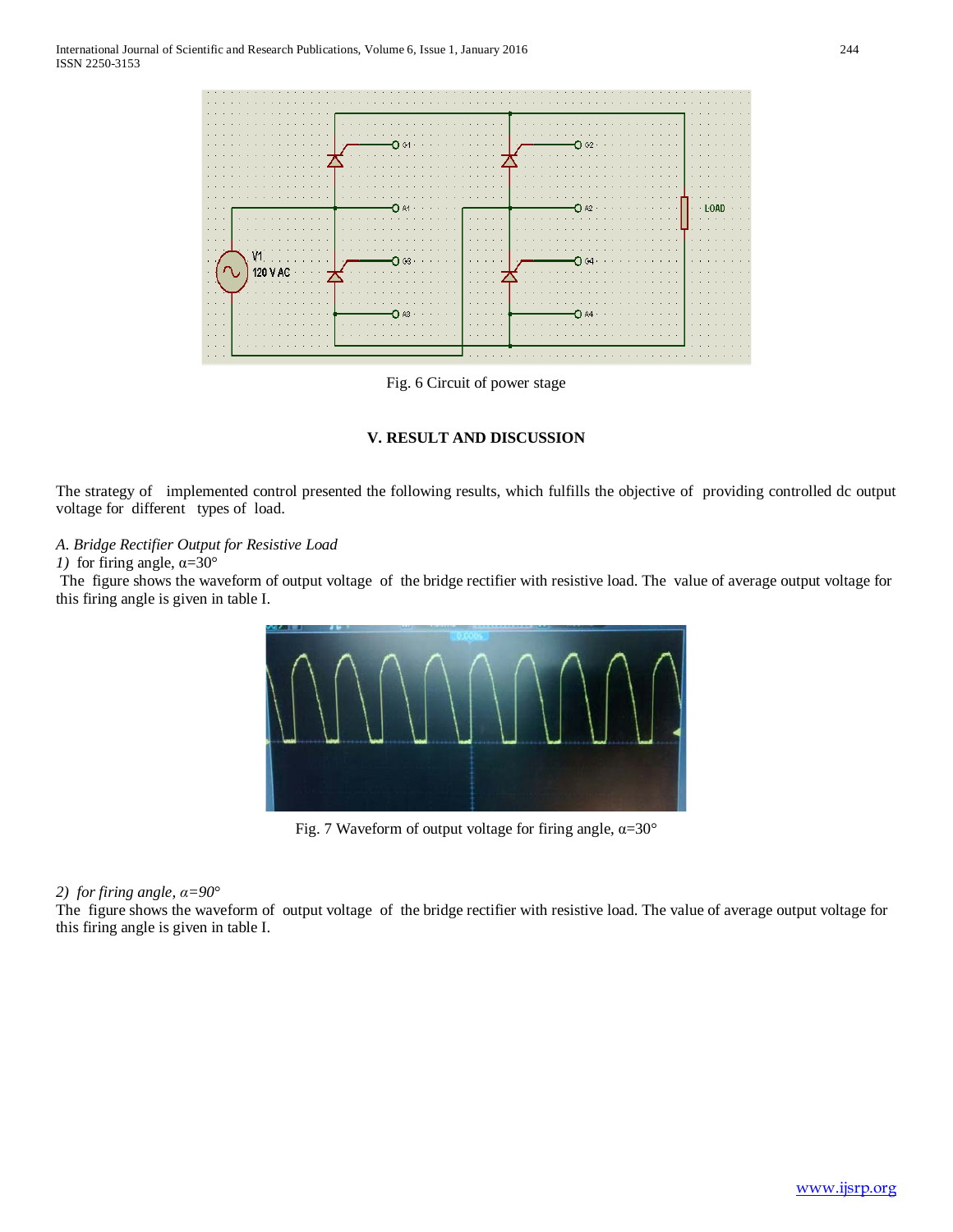

Fig. 8 Waveform of output voltage for firing angle,  $\alpha = 90^\circ$ 

#### *3) for firing angle, α=150°*

The figure shows the waveform of output voltage of the bridge rectifier with resistive load. The value of average output voltage for this firing angle is given in table I.



Fig. 9 Waveform of output voltage for firing angle,  $\alpha$ =150°

| CONTROL VOLTAGE | FIRING ANGLE, $\alpha$ | <b>OUTPUT VOLTAGE</b> |
|-----------------|------------------------|-----------------------|
| 0.82 V          | $30^\circ$             | $100.54$ V            |
| 2.48 V          | $90^{\circ}$           | 54.11 V               |
| 4.1 V           | $150^\circ$            | 7.24 V                |

TABLE I AVERAGE OUTPUT VOLTAGE VALUES OF BRIDGE RECTIFIER WITH RESISTIVE LOAD

*B. Bridge Rectifier Output for Inductive Load*

*1) for firing angle, α=30°*

The figure shows the waveform of the output voltage of bridge rectifier with an inductive load. The value of average output voltage for this firing angle is given in table II.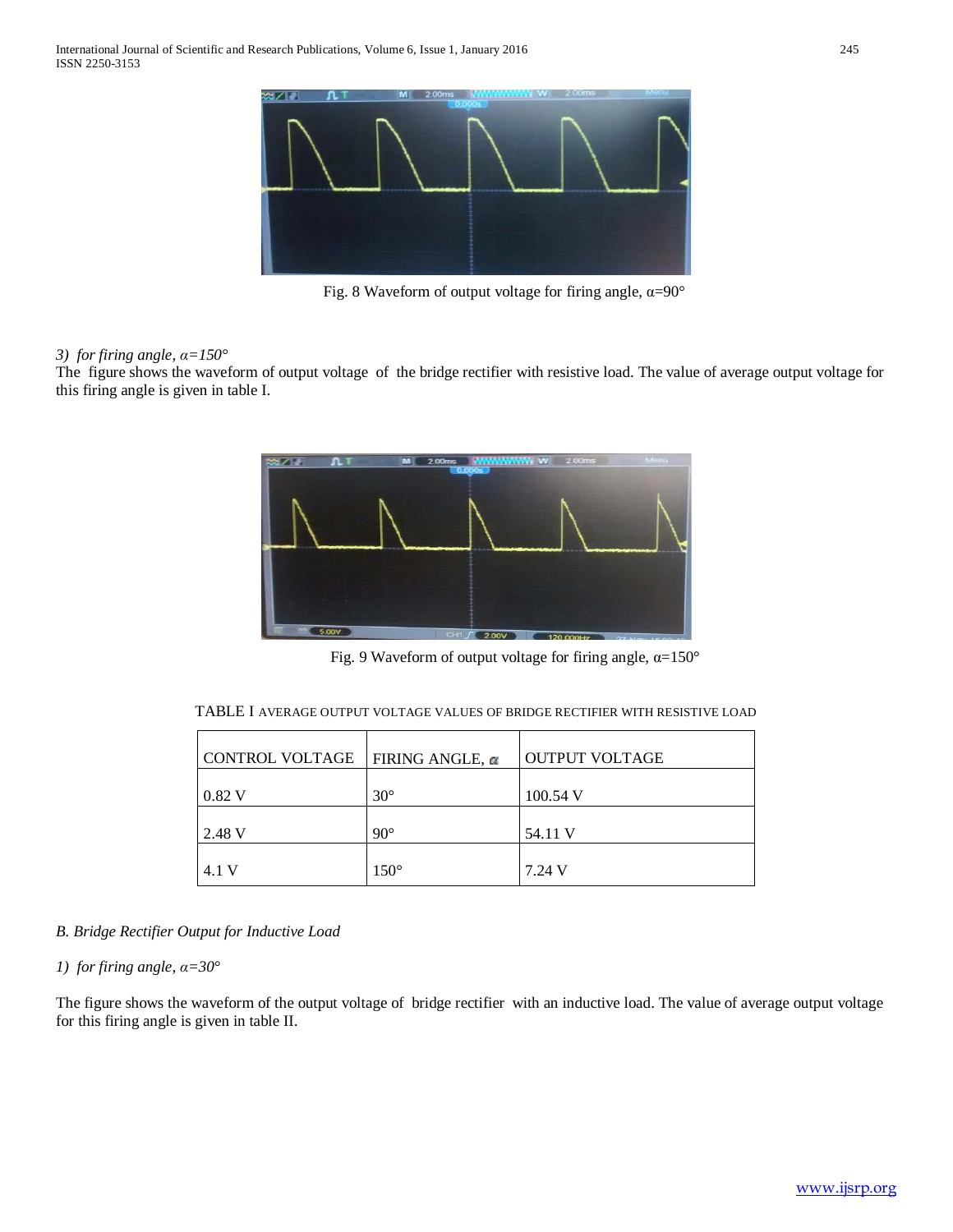

Fig. 10 Waveform of output voltage for firing angle,  $\alpha = 30^\circ$ 

## *2) for firing angle, α=90°*

The figure shows the waveform of the output voltage of bridge rectifier with an inductive load. The value of average output voltage for this firing angle is given in table II.



Fig. 11 Waveform of output voltage for firing angle,  $\alpha = 90^\circ$ 

## *3) for firing angle, α=150°*

The figure shows the waveform of the output voltage of bridge rectifier with an inductive load. The value of average output voltage for this firing angle is given in table II.



Fig. 12 Waveform of output voltage for firing angle,  $\alpha = 150^\circ$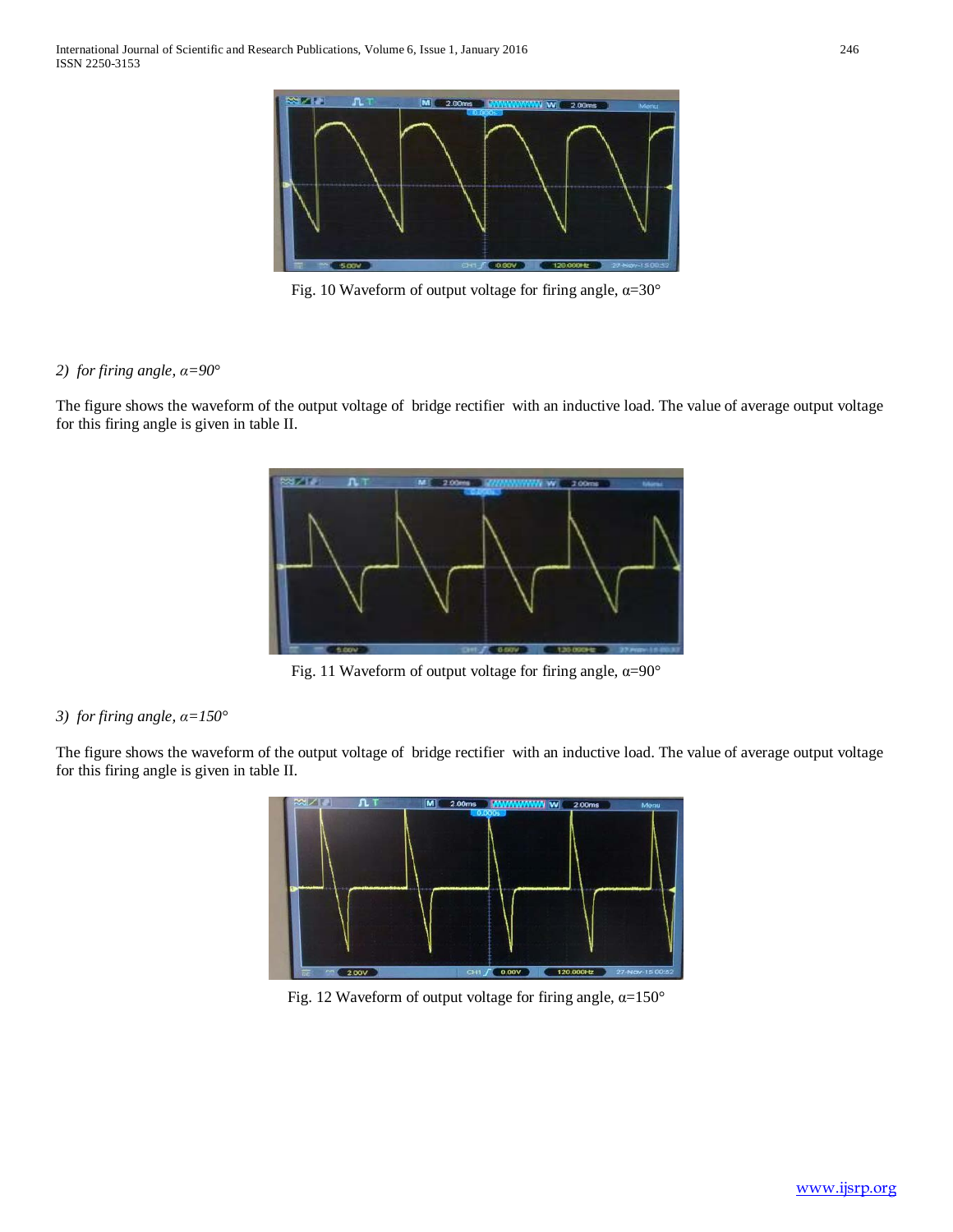| CONTROL VOLTAGE | <b>FIRING ANGLE, <math>\alpha</math></b> | <b>OUTPUT VOLTAGE</b> |
|-----------------|------------------------------------------|-----------------------|
| 0.82 V          | $30^{\circ}$                             | 78.83 V               |
| 2.48 V          | $90^{\circ}$                             | $60.68$ V             |
| 4.1 V           | $150^\circ$                              | 24.20 V               |

TABLE II AVERAGE OUTPUT VOLTAGE VALUES OF BRIDGE RECTIFIER WITH INDUCTIVE LOAD

## V. CONCLUSION

The strategy of digital control designed and implemented in this article for the firing control of SCRs in a single phase rectifier fulfilled the objectives proposed. The quantity of electronic elements used in the control of thyristors through the strategy presented notably decreased .

It observed the advantage of this strategy with respect to the traditional methods of control of thyristors, since the same result was obtained but of a manner more practical and cheaper , finally it obtained a control of phase angle from 0 to 180 grades with linear characteristics.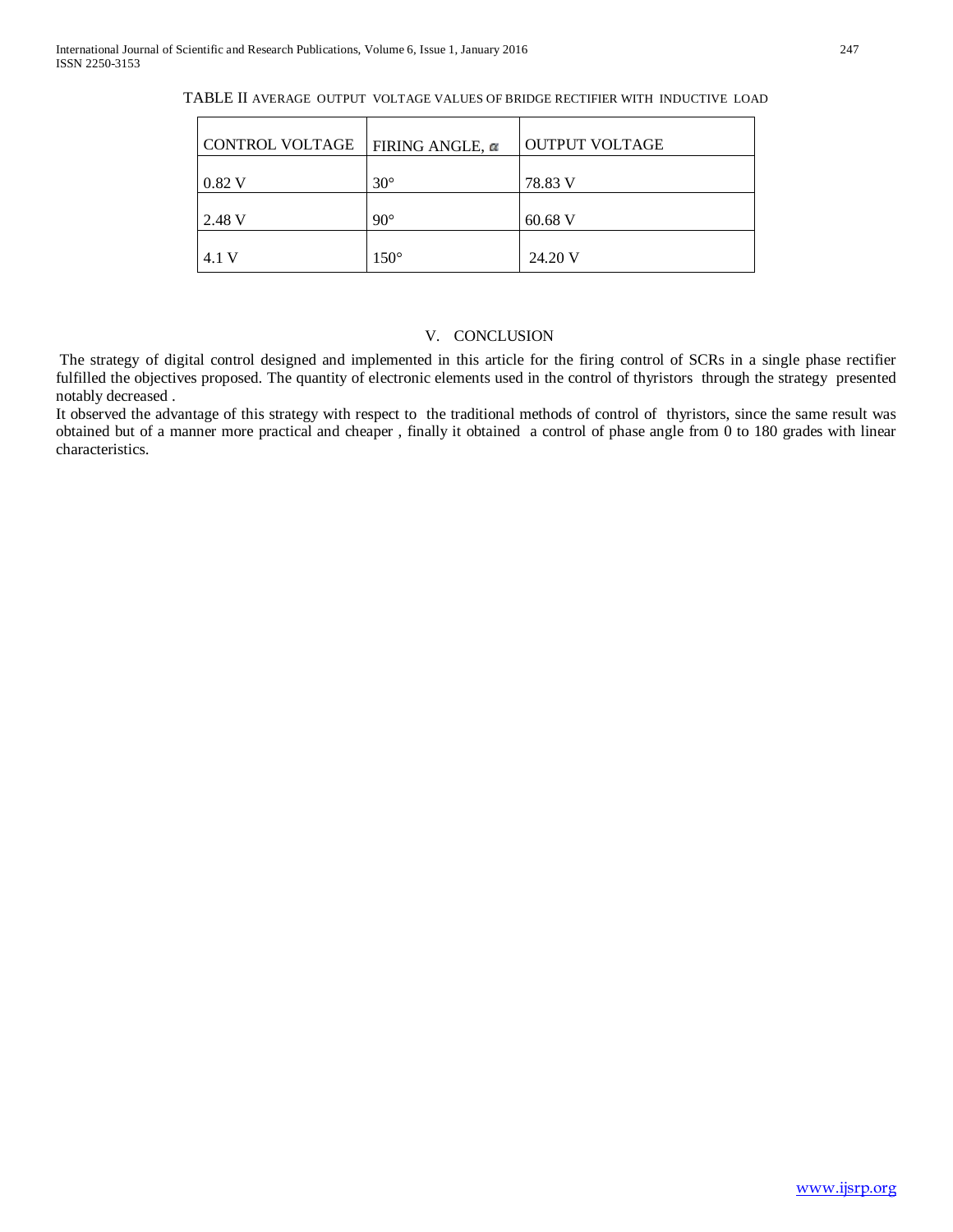APPENDIX

TABLE III LIST OF COMPONENTS USED

| For control circuit        | For bridge rectifier circuit |
|----------------------------|------------------------------|
| PIC 12F675                 | <b>THYRISTOR SD106</b>       |
| <b>OPTOTRANSISTOR 4N25</b> | OPTOTRIAC MOC3021            |
| <b>RESISTORS</b>           | POWER DIODE 1N4001           |
|                            | <b>RESISTORS</b>             |



Fig. A1 Practical circuit of control and bridge rectifier.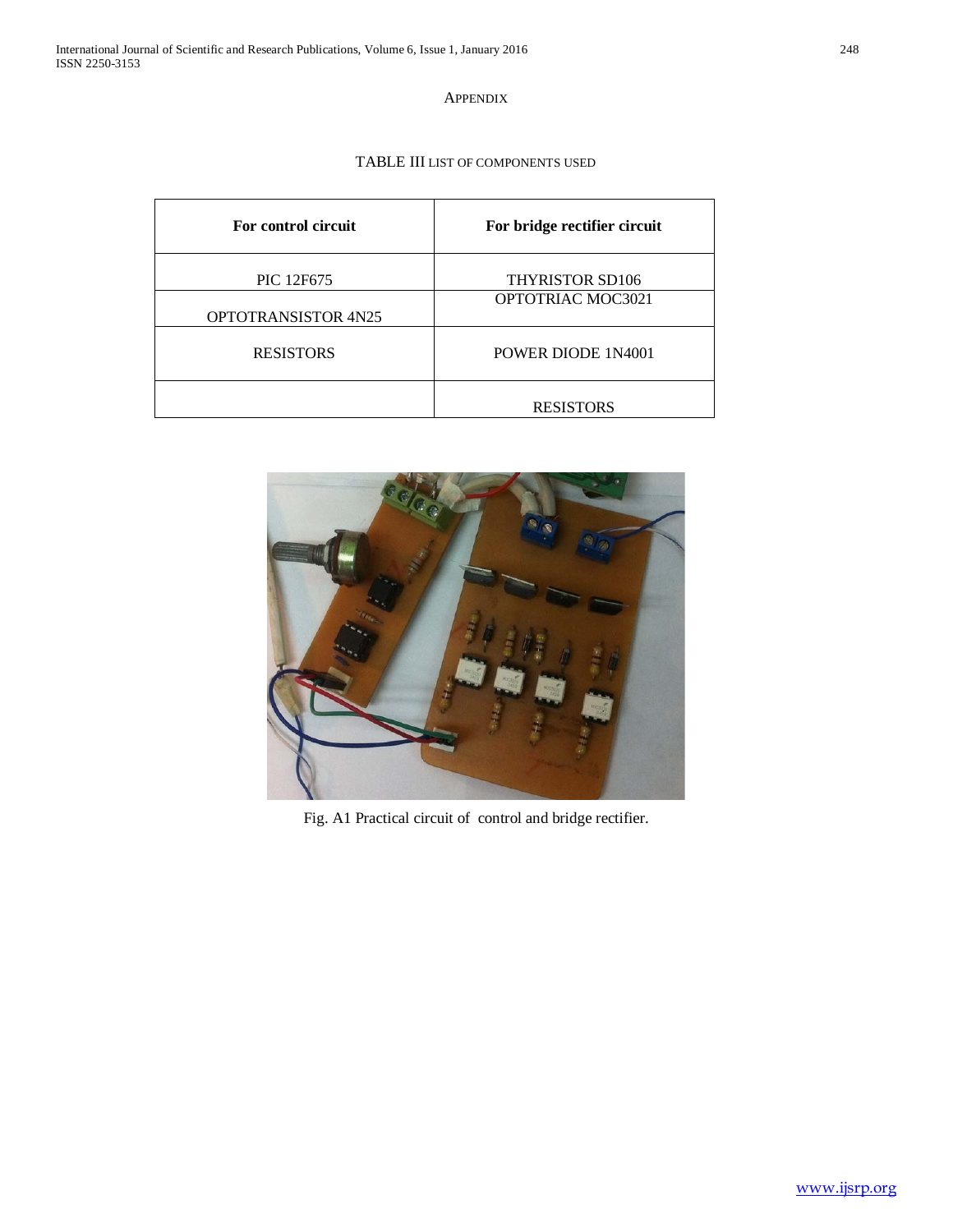

Fig. A2 Control and bridge rectifier circuit with resistive load.